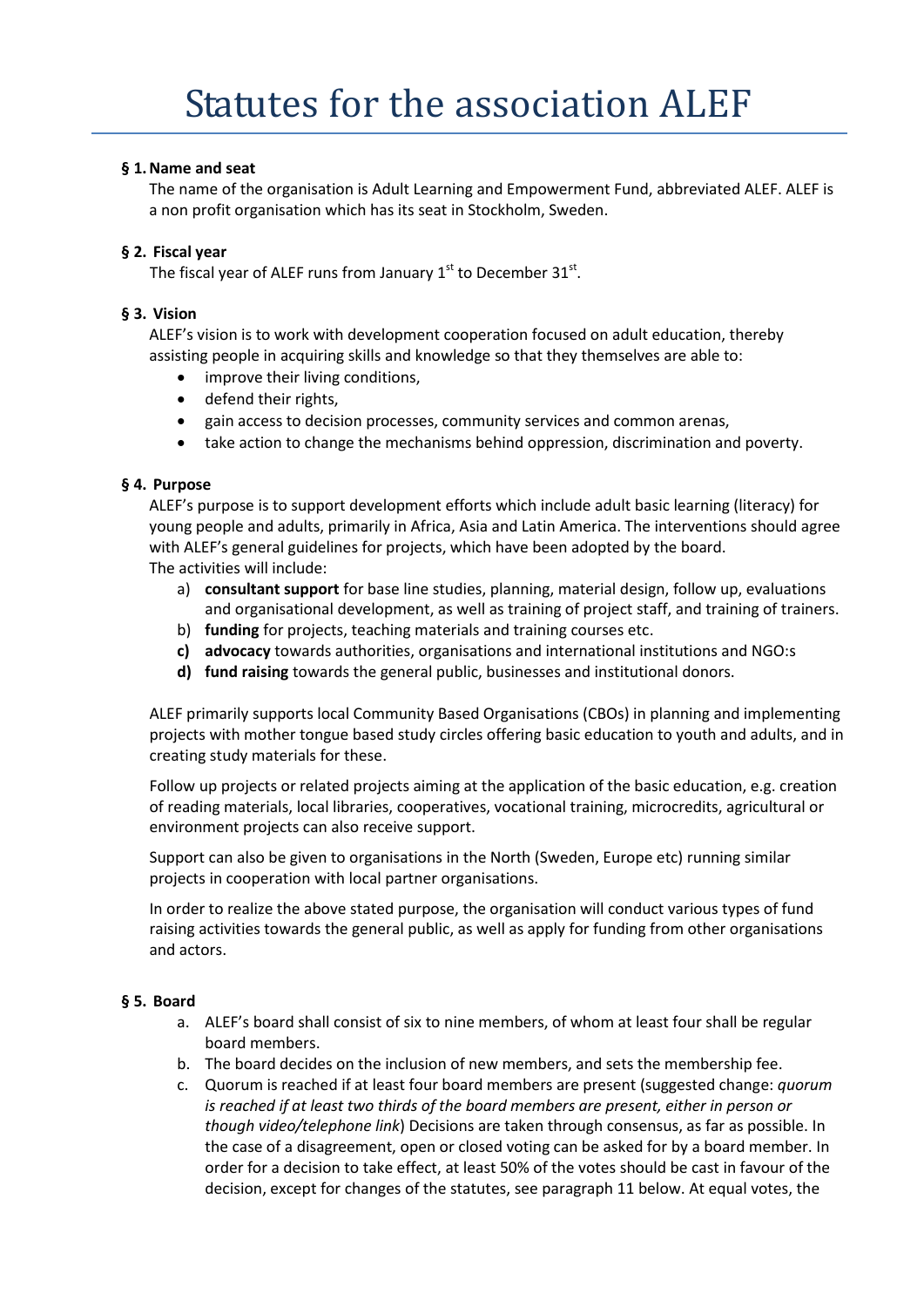vote of the chairperson is decisive. Alternate members have the right to participate and speak at all board meetings. They can vote when a regular member is absent.

- d. Board members are elected one year at a time, and can be re-elected up to five times.
- e. The board meets at least four times per year.
- f. Board members do not receive any compensation. However, board members including the chairperson may be employed for maximum 3 years during the start-up period.
- g. If a board member behaves in a way which is not in agreement with the basic values of the organisation, or in a way which falls under the paragraphs of conflict of interest or corruption below, this person can after a decision from the rest of the board be removed from her/his position immediately.

## **§ 6. Chairperson**

The chair of ALEF is chosen by the board for a period of two years at a time, and can be re-elected twice.

#### **§ 7. Auditor**

The association shall engage an accredited or chartered auditor to audit the annual accounts according the regulations for a Swedish charity account (90-account) and according to Swedish law. The nominating committee nominates an auditor or an auditing firm, who is confirmed by the general assembly.

#### **§ 8. Members**

The following can become members of ALEF, provided that they share the basic values and the vision of the organisation:

- a) Board members.
- b) Ambassadors see par. 9 below.
- a) Employed personnel working at least 50% for the association.
- b) Consultants with relevant expertise willing to take assignments for the association.
- c) Partner organisations in the field can apply for membership after two years of cooperation. Each such member organisation can send a representative to the general assembly, and has a vote at the general assembly.
- d) Voluntary workers and donors.

The membership is renewed annually when the membership fee is paid. This fee is determined by the board. A request to pay the membership fee will be sent to all the members by March  $1^{st}$  each year. If the membership fee has not been paid by April  $1<sup>st</sup>$ , the member is crossed off the membership list.

If a member has a conduct which directly hinders or harms the interests of the a organisation, or if he/she acts in violation of the paragraphs about conflict of interest and corruption, he/she can be excluded after a decision from the board.

#### **§ 9.Ambassadors**

A well known and respected person can be contacted by the board and asked to become an ambassador for the association. This means that the person takes responsibility for making the association's work known within his/her network and in contacts with the media, thereby increasing public confidence for the association. This is an honorary task, and will not be paid.

If an ambassador conducts himself/herself in a way which is not in agreement with the basic values of the association, he/she can after a decision of the board be relieved of his/her ambassadorship with immediate effect. The ambassador can also choose to leave the role of ambassador whenever he/she so desires.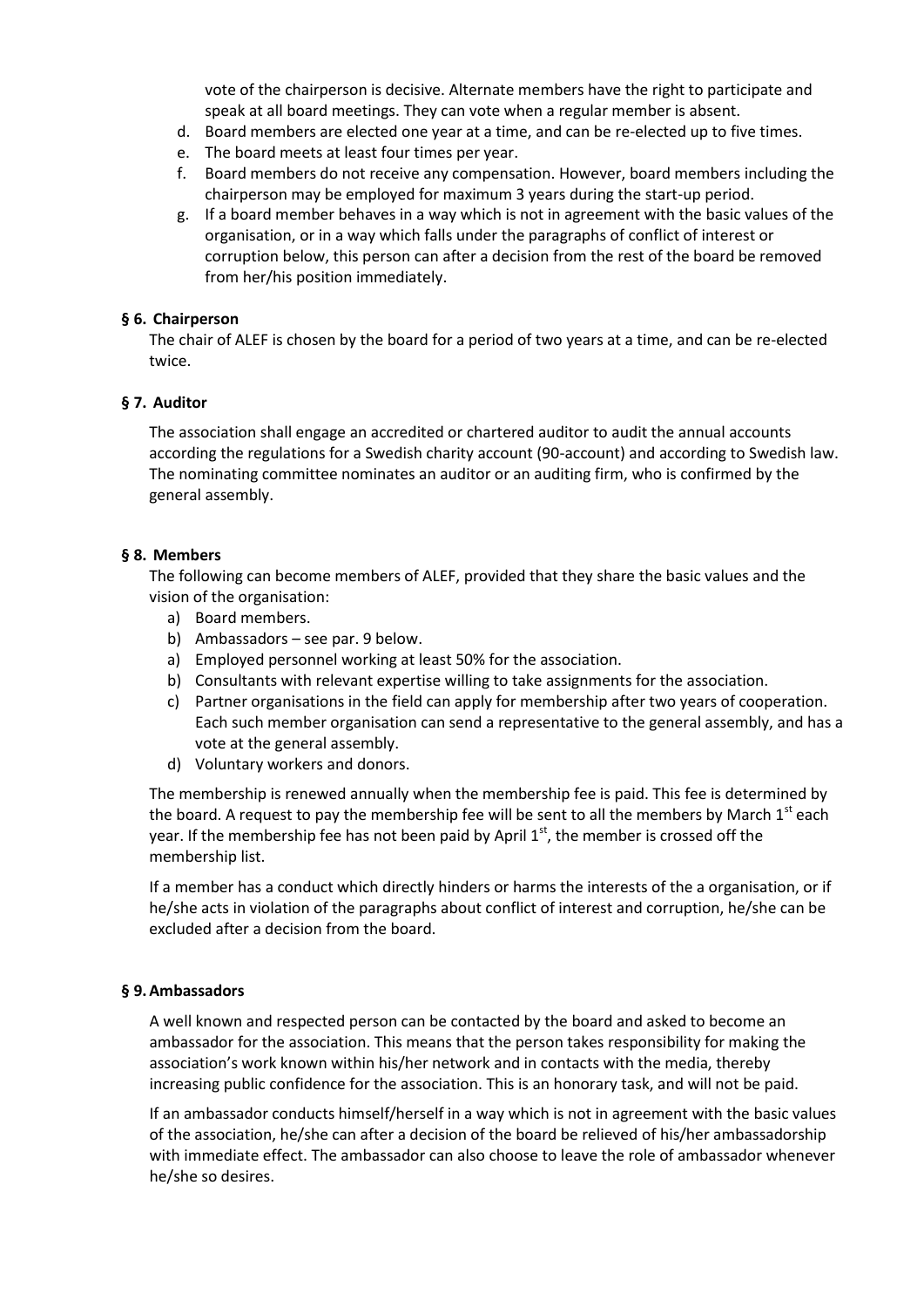## **§ 10. Nominations and election of the board**

A broad competence is to be desired among board members, including experience and knowledge about development cooperation, law, fund raising and other relevant areas. An even gender balance and a good variation in age should be strived for, as well as background from both South and North.

A nominations committee consisting of three persons, one of whom is a member of the board, is chosen by the board. If the association has an employed director, this person should also be a member of the nominations committee. All members can suggest candidates to the nominations committee. The committee evaluates the suitability of each candidate and competence in relation to the other members of the board, and prepares a list of nominated candidates, which is sent in writing to all members of the association at least two weeks before the general assembly. The general assembly elects the board.

The board elects the chairperson and other positions on the board as well as authorized signatories at the constitutive meeting after the general assembly.

## **§ 11. General assembly**

A general assembly is held each year before April 30th. All members who have paid their membership fee for the year, and who are present at the meeting, can vote. Member representatives from the South can participate in the meeting through internet link. A written notification shall be sent to all members at least four weeks before the general assembly. Nominations for the election of board members are to be sent out at least two weeks before the general assembly.

The following items should be dealt with during the general assembly:

- a) Election of a chairperson and a secretary for the general assembly
- b) Deciding whether the assembly has been called in accordance with the statutes
- c) Adopting the board's annual report and the annual accounts for the past fiscal year
- d) The auditor's report and suggestion
- e) The question of granting the board freedom from liability
- f) Election of the board and the auditor(s)
- g) Approval of the budget
- h) Approval of any changes in the statutes
- i) Other issues

#### **§ 12. Changes of the statutes**

Any changes or additions of the statutes can be made on suggestion from a board member or from seven members together. The change will be adopted if at least two thirds of the members of the board vote yes to the change at two different board meetings, and if the decision is confirmed at a general assembly.

#### **§ 13. Dissolving the association**

In order to dissolve the association a proposal from a unanimous board is required. The decision should be taken by the Assembly by at least two thirds of the votes cast as a secret ballot.

At such a decision, the association's assets should be transferred to an organization whose goals and values are consistent with those of the association. The choice of this organization shall be made at the same time as the decision to dissolve and in the same way.

The association's documents etc. shall be filed with the organization taking over the association's assets or in public archives, or equivalent.